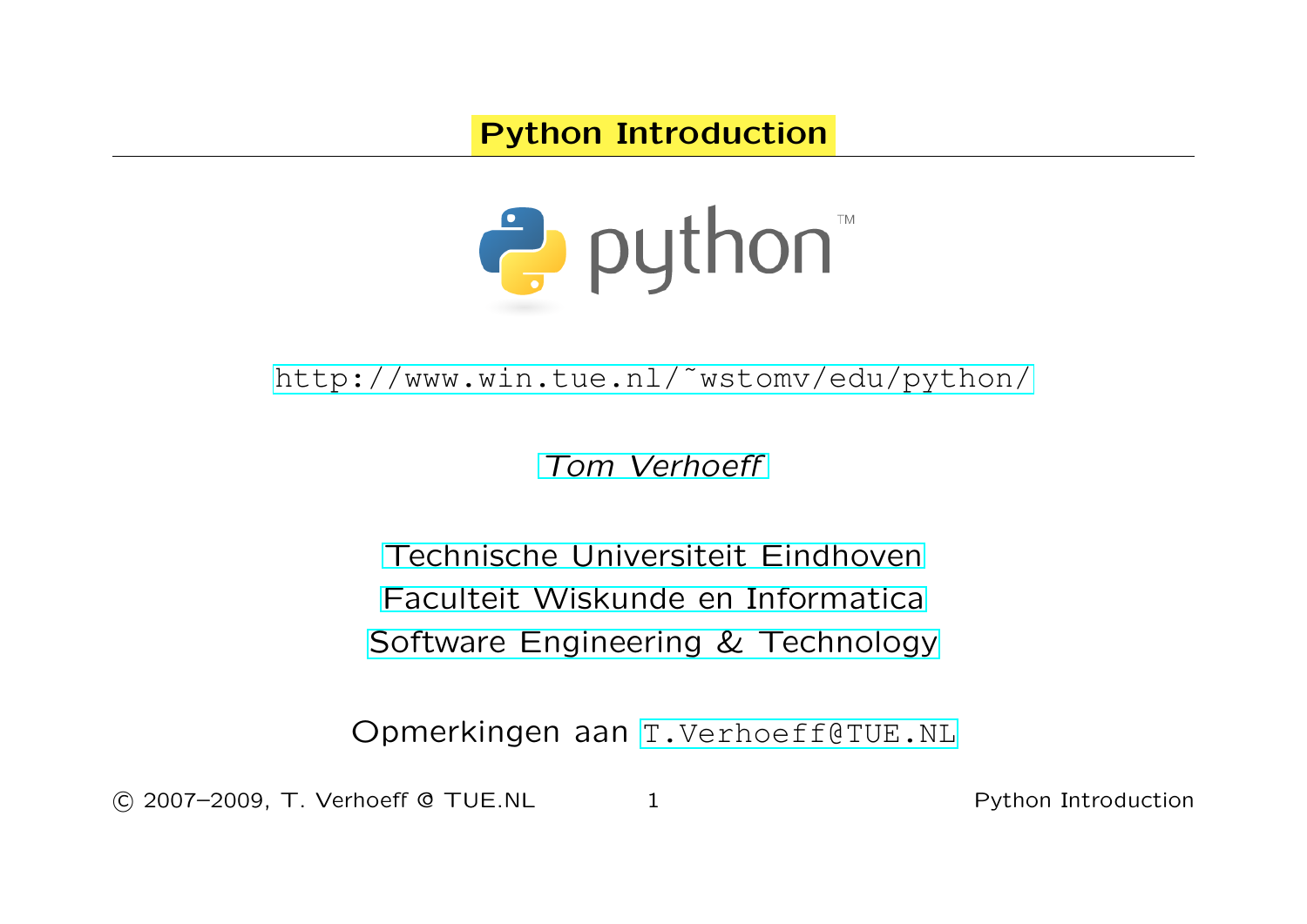Open Source programming language with large Standard Library

Designed by Guido van Rossum (formerly @ CWI.NL, now @ Google)

Imperative, object-oriented, some functional programming

Interpreted (but compilation to Python byte code is possible)

Multi-platform

Used for scripting, coordination, web programming, . . .

Third-party extensions

c 2007–2009, T. Verhoeff @ TUE.NL 2 Python Introduction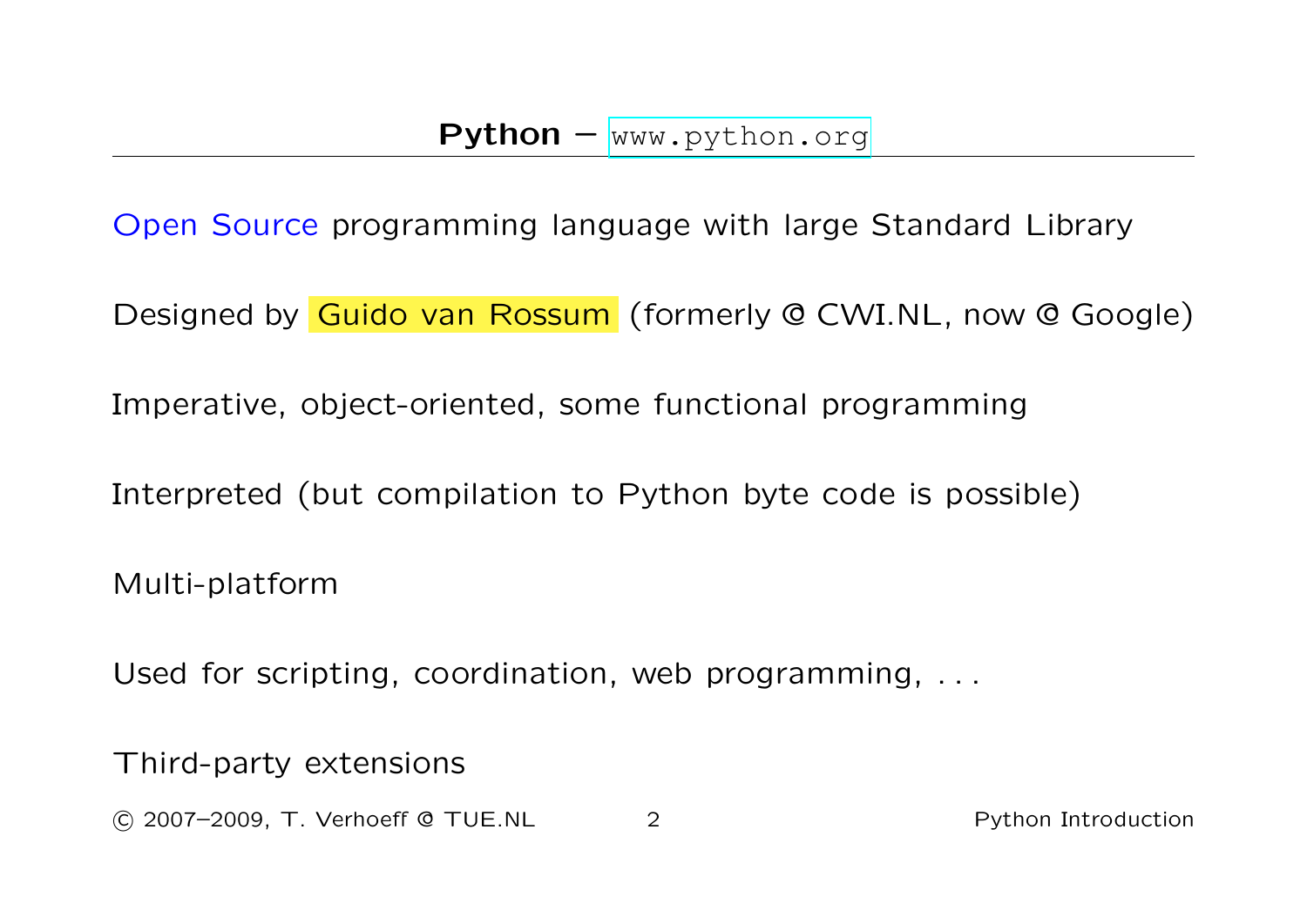Many systems have a Python installation 'out of the box', including

Programming Tool IDLE (Integrated Development Environment)

Many editors support Python: syntax highlighting, execution

Python 2.x versus Python 3.x

Used in our programming education support system [peach](http://peach3.nl/)<sup>3</sup>

Industrial support: Google, NASA, ...

c 2007–2009, T. Verhoeff @ TUE.NL 3 Python Introduction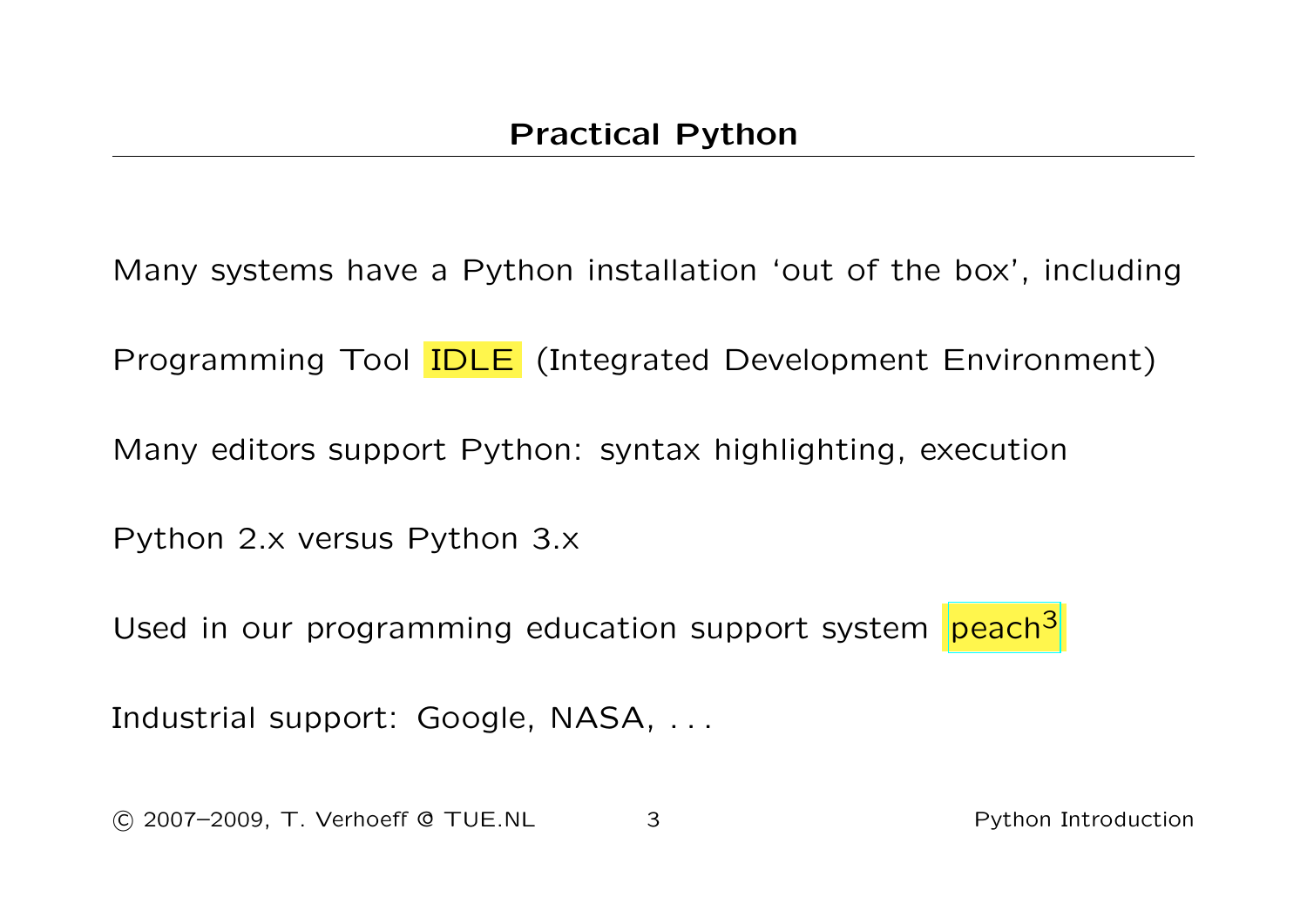

Experiment interactively with

```
integers, floats, strings, tuples, lists, dictionaries, statements
```

```
>>> print 355 / 113, 355 % 113 # quotient and remainder
3 16
```
**print** not explicitly needed:

>>> float(355) / 113 # almost pi 3.1415929203539825

c 2007–2009, T. Verhoeff @ TUE.NL 4 Python Introduction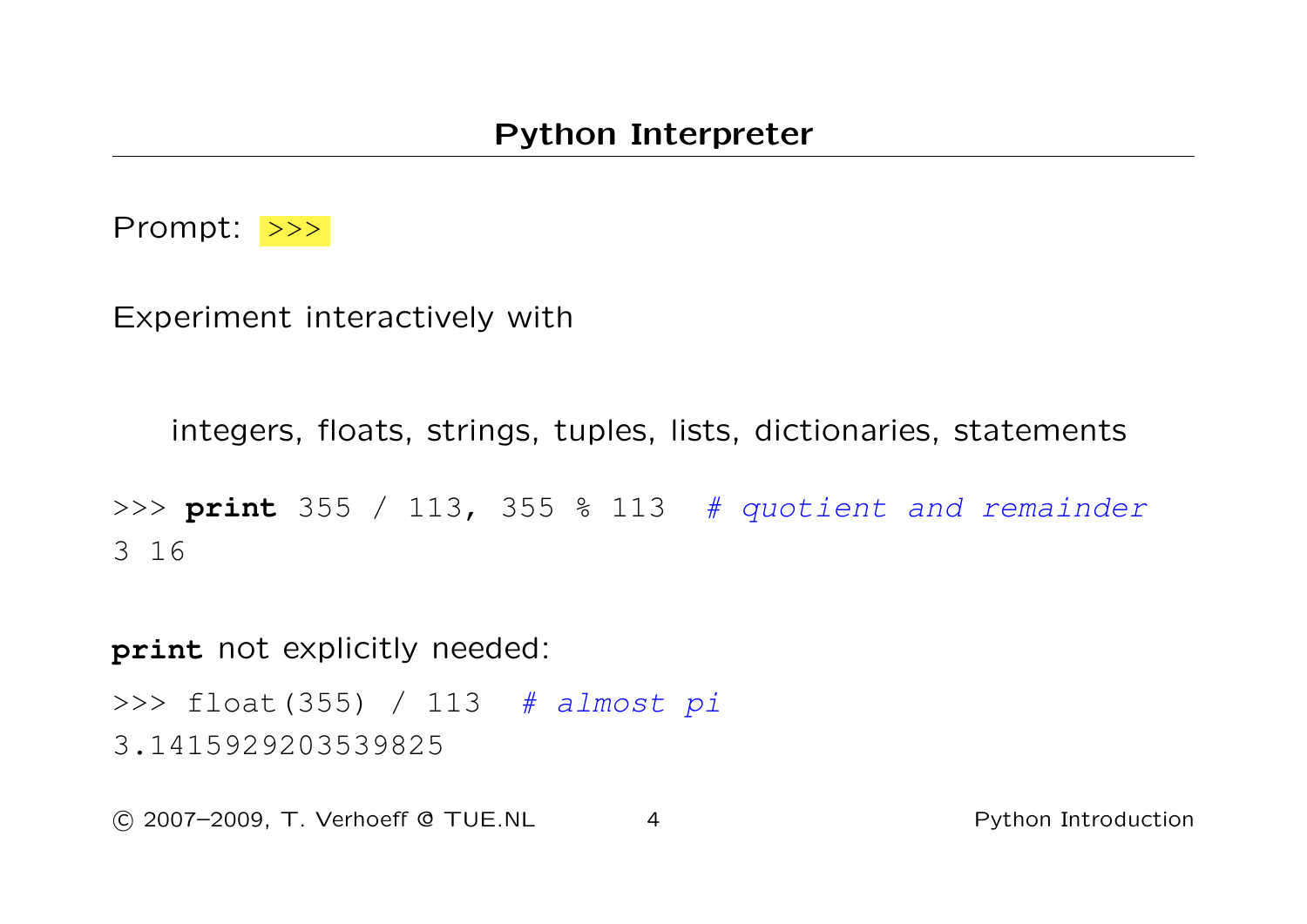```
1 # Pay an amount exactly, using euro coins
\mathcal{P}3 amount = input ( 'Amount between 0 and 500 euro cent: ' )
4
5 for coin in 200, 100, 50, 20, 10, 5, 2, 1 :
6 count = 07
8 while amount \geq coin :
9 count = count + 1
10 amount = amount - coin
11
12 if count > 0 :
13 print count, 'x', coin
```
c 2007–2009, T. Verhoeff @ TUE.NL 5 Python Introduction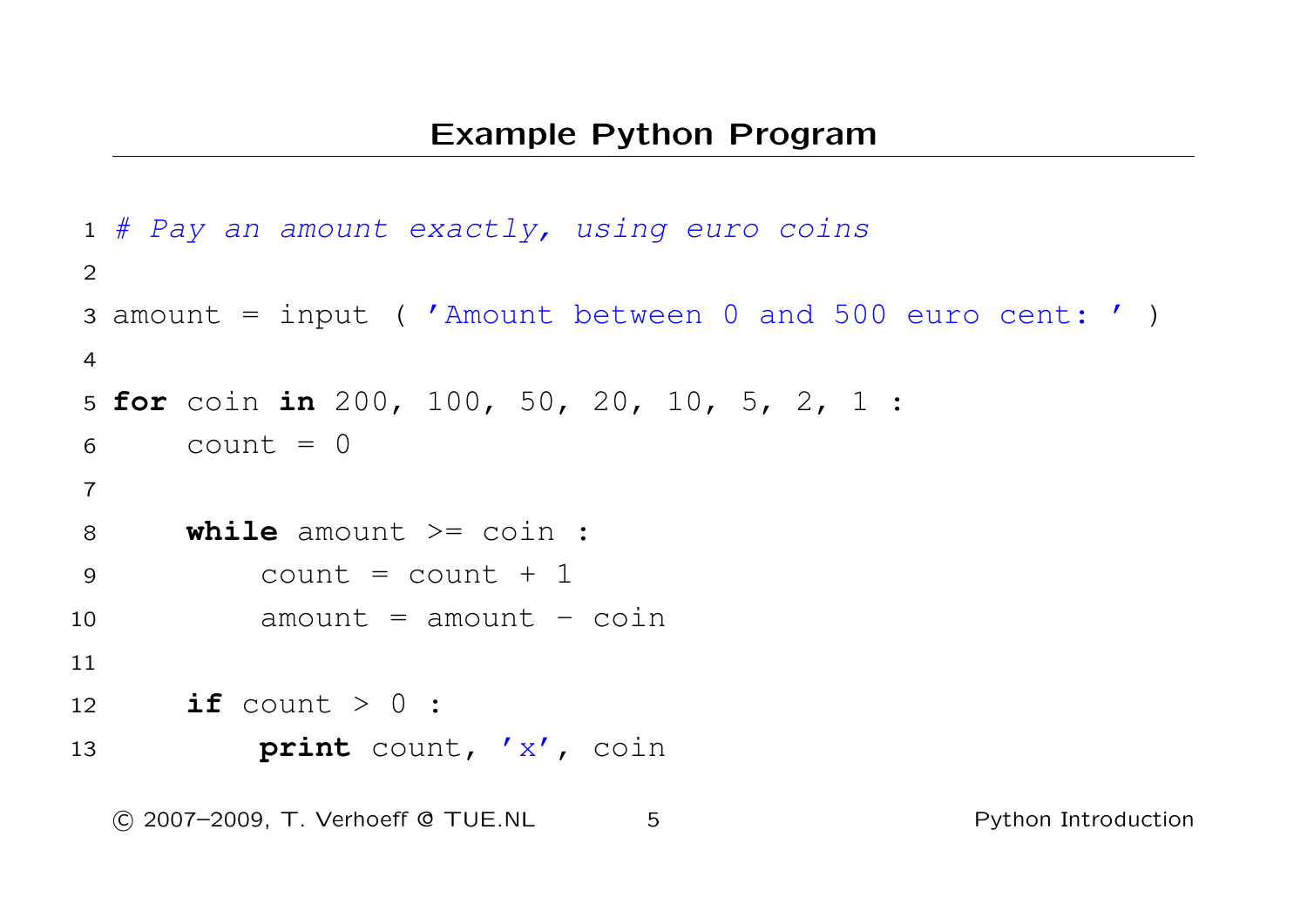- Clean syntax (unfortunately,  $=$  and  $==$  as in  $C/C++/Java$ )
- Tuple assignment :  $a, b = b, a+b$
- Conditional expression : E **if** B **else** F
- Block structure is expressed by indentation level.
	- **if** condition1 : suite1 **elif** condition2 : suite2 **else** : suite3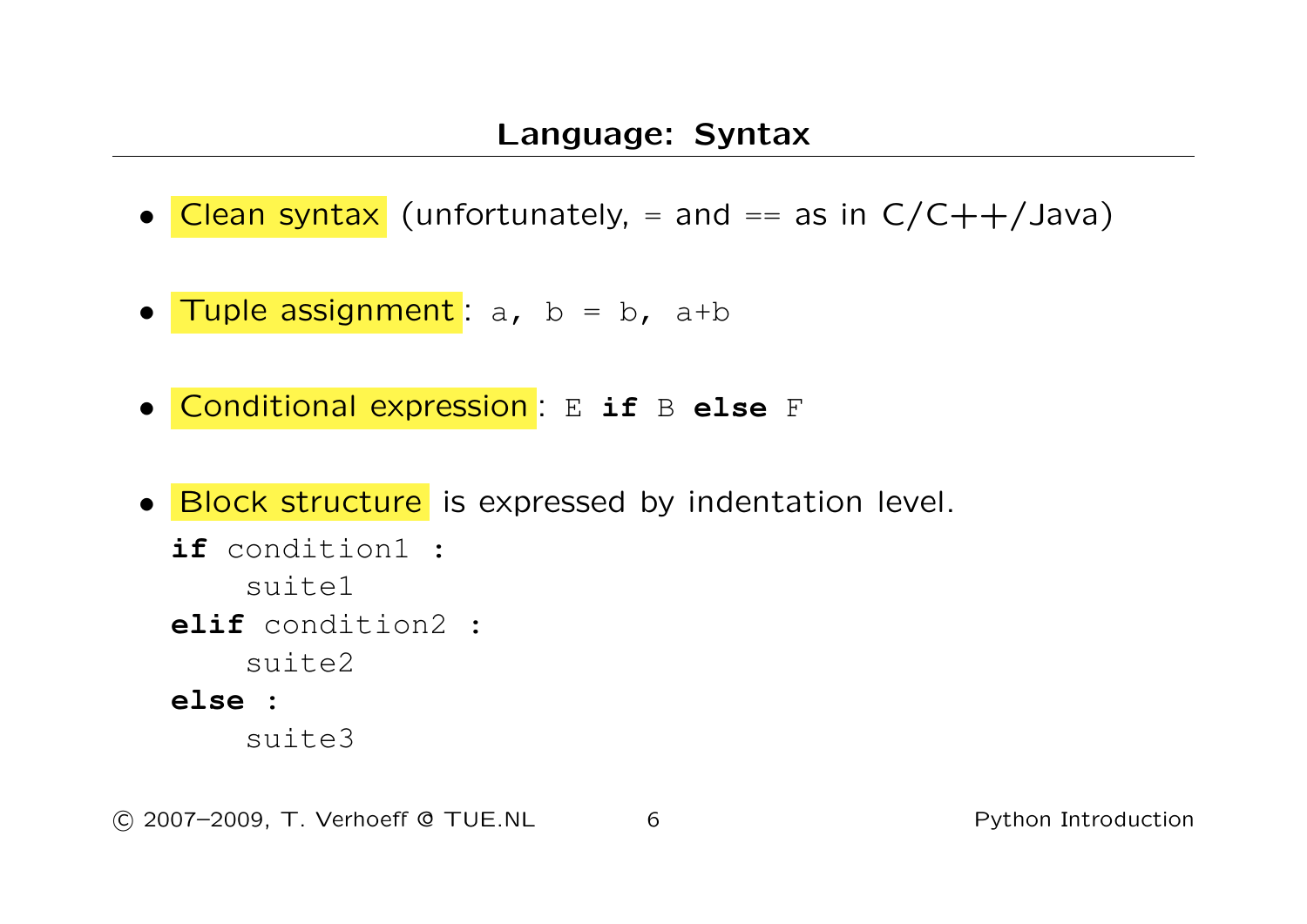Every name is bound to (refers to) an object.

Every object has an identity, a type, and a value of that type.

Names are not (meta)typed (cf. Pascal: const, type, var, procedure).

name =  $"Python"$  # binds name to a string object name =  $42$  # binds name to an integer object

**def** name ( x ) : # binds name to a function object **return** x

**class** name : # binds name to a class object **pass**

c 2007–2009, T. Verhoeff @ TUE.NL 7 Python Introduction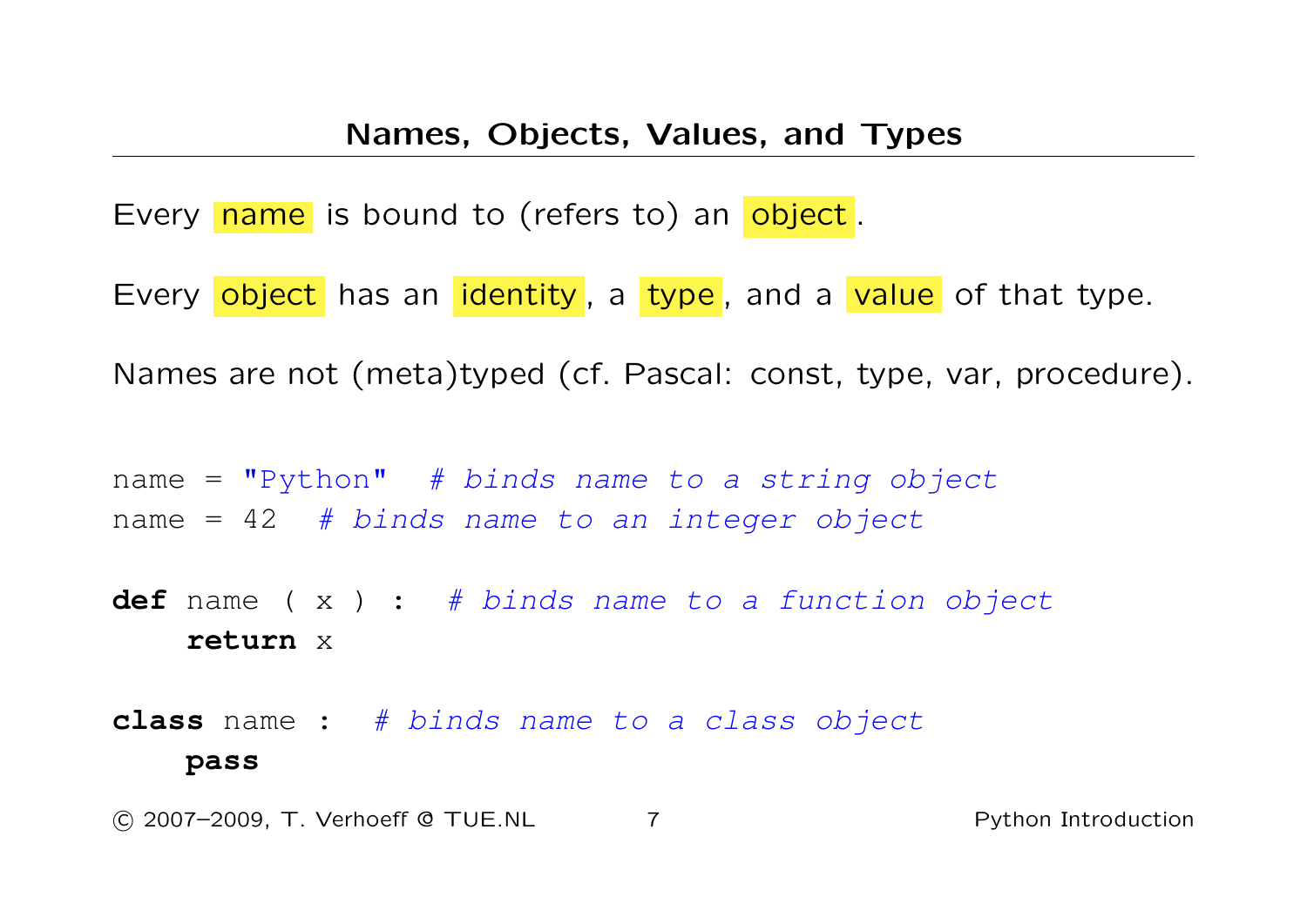## Example Python Function Definition (**pay\_greedy.py**)

```
1 eurocoins = (200, 100, 50, 20, 10, 5, 2, 1) # tuple
2 oldnlcoins = [250, 100, 25, 10, 5, 1] # list
3
4 def pay_greedy ( amount, coins = eurocoins ) :
5 """ Pay amount exactly, using coins greedily.
6 Pre: 0 \leq amount
7 coins is decreasing sequence, containing 1
8 Ret: bag of coins whose total value == amount
9 """"
10 result = \{ \} # empty dictionary
11
12 for coin in coins :
13 result [ coin ], amount = divmod ( amount, coin )
14
15 return result
```
c 2007–2009, T. Verhoeff @ TUE.NL 8 Python Introduction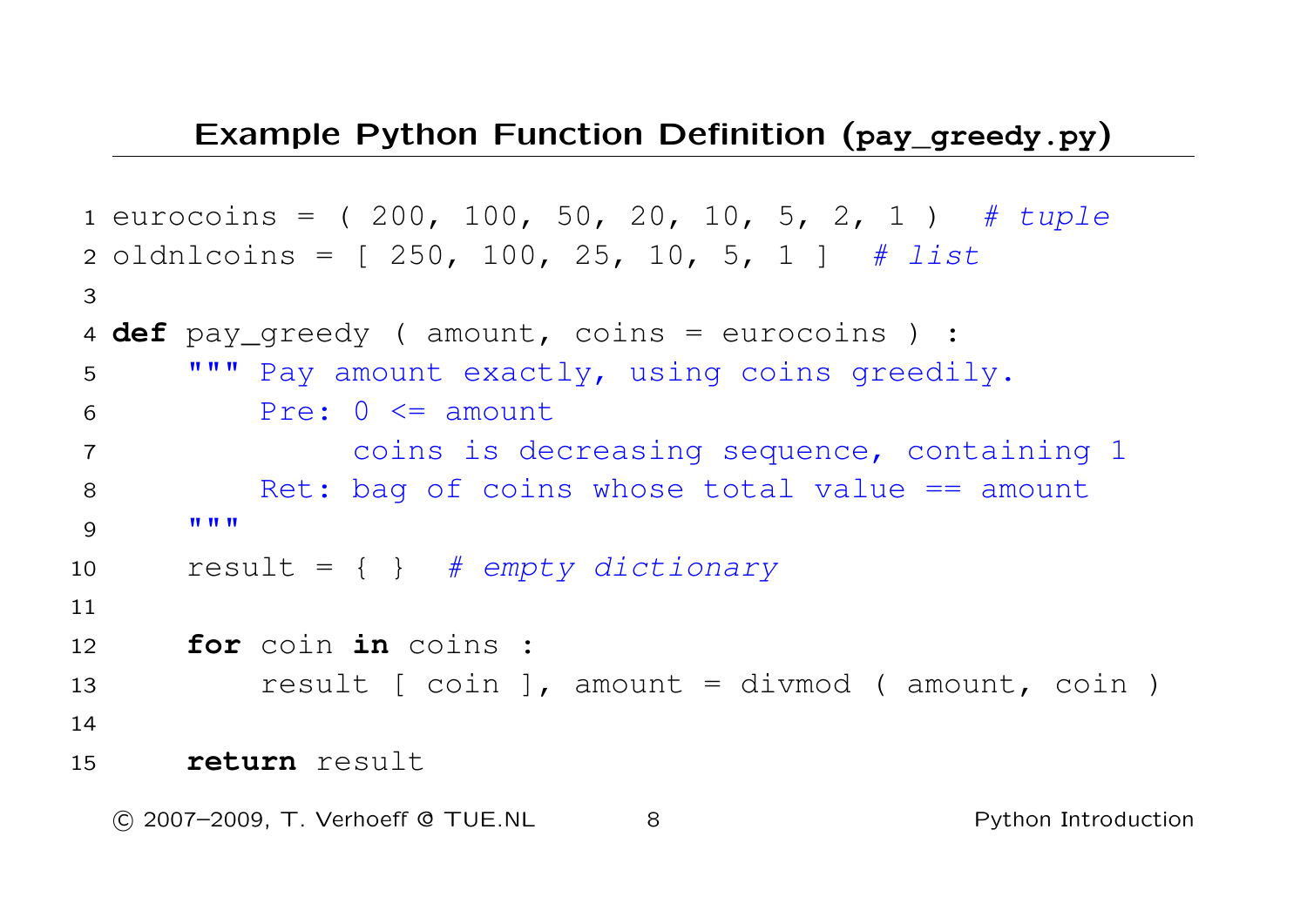## Example Python Function Calls (**pay\_greedy.py**)

```
17 print pay_greedy ( 388 ) # uses default value for param coins
18
19 print pay_greedy ( 388, oldnlcoins )
20
21 bag = pay\_greedy ( coins = oldnlocins, amount = 388 )
22
23 for coin in bag :
24 print bag [ coin ], 'x', coin
25
26 for coin, freq in bag.items() :
27 print freq, 'x', coin
28
29 for coin, freq in sorted ( bag.items() ) :
30 if freq > 0 :
31 print "%2d x %3d" % ( freq, coin )
  C 2007–2009, T. Verhoeff @ TUE.NL 9
```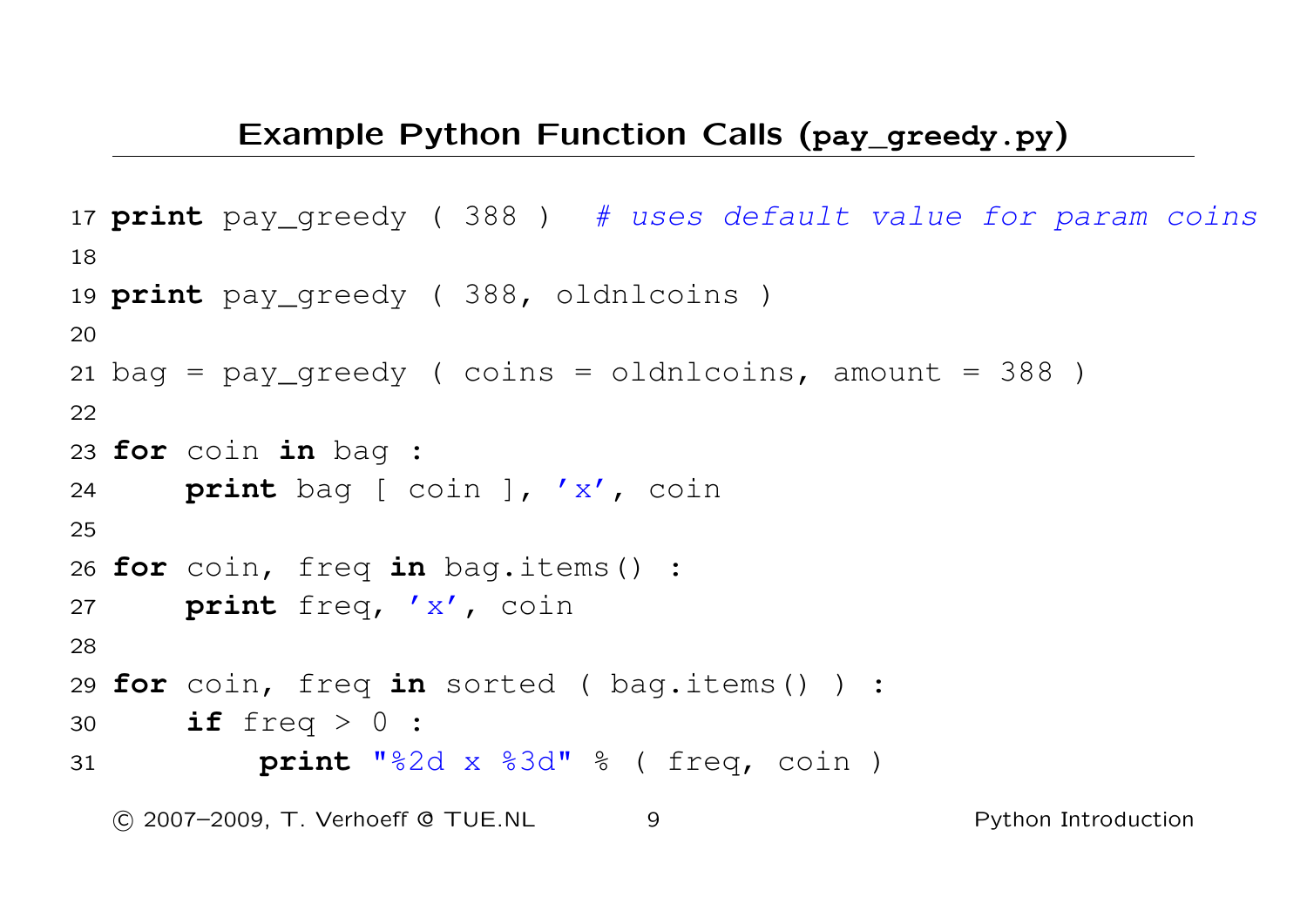```
1 pi = 3.14 # globally defined name
2
3 def circle_area1 ( r ):
4 return pi * r * r # uses global pi
5
6 def circle_area2 ( r ):
7 pi = 3.1416 # this defines a local pi
8 return pi * r * r # uses local pi
9
10 def set_pi ( x ) :
11 global pi
12 pi = x # this affects the global pi
```
c 2007–2009, T. Verhoeff @ TUE.NL 10 Python Introduction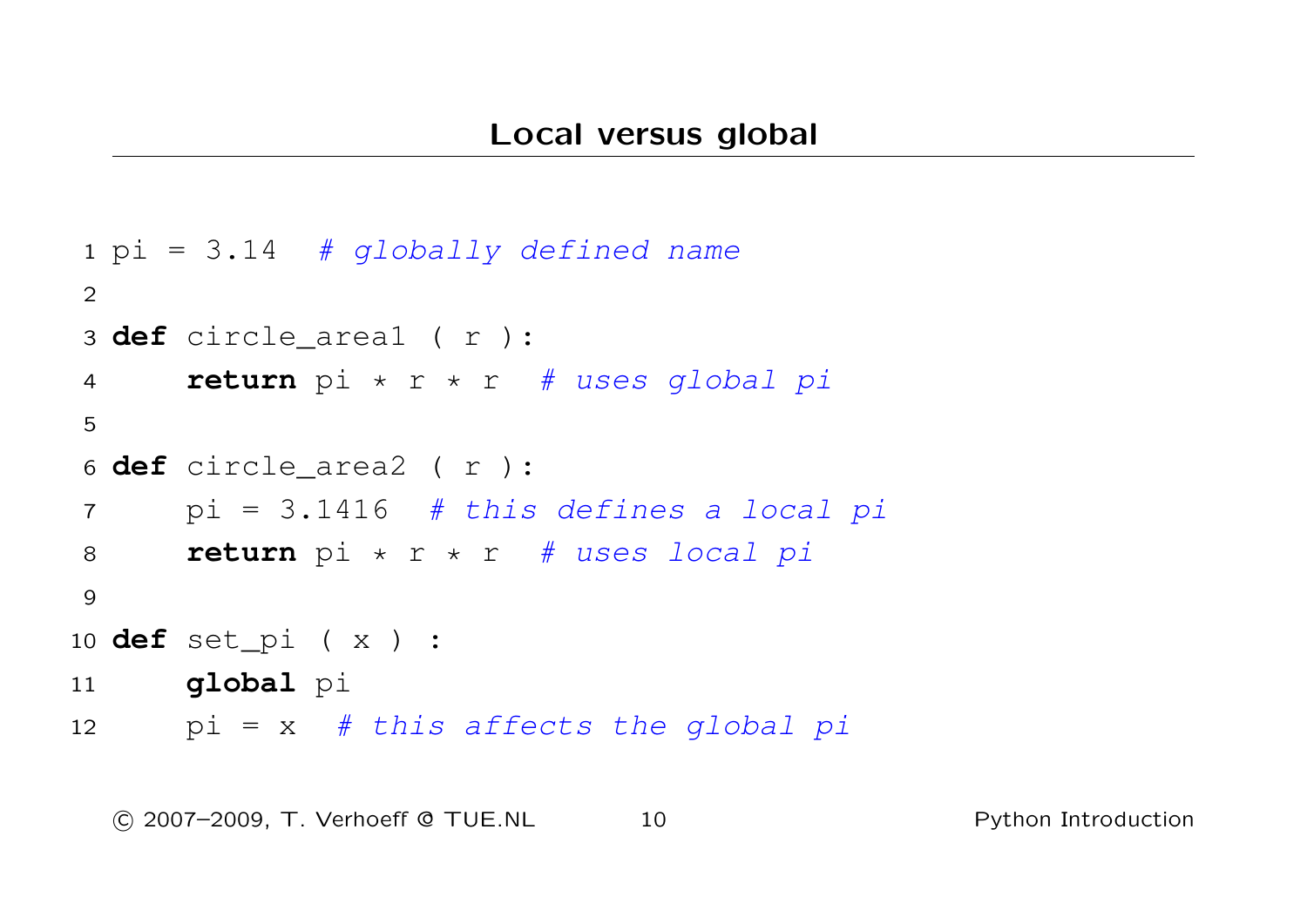Numbers, strings and tuples are immutable : object value is constant

Lists and dictionaries are **mutable**: object value can change  $n = 10$  # n is initialized to a number object  $n = n + 1$  # n is bound to new number object

 $s = \lceil 3, 1, 2 \rceil$  # s is initialized to a list object s.append(0) # value of list object bound to name s is modified **print** s  $t = s$  # ALIASING; use list(s) or s[:] to make a copy t.sort() # value of list object is modified again

**print** s # s also turns out to be sorted

c 2007–2009, T. Verhoeff @ TUE.NL 11 Python Introduction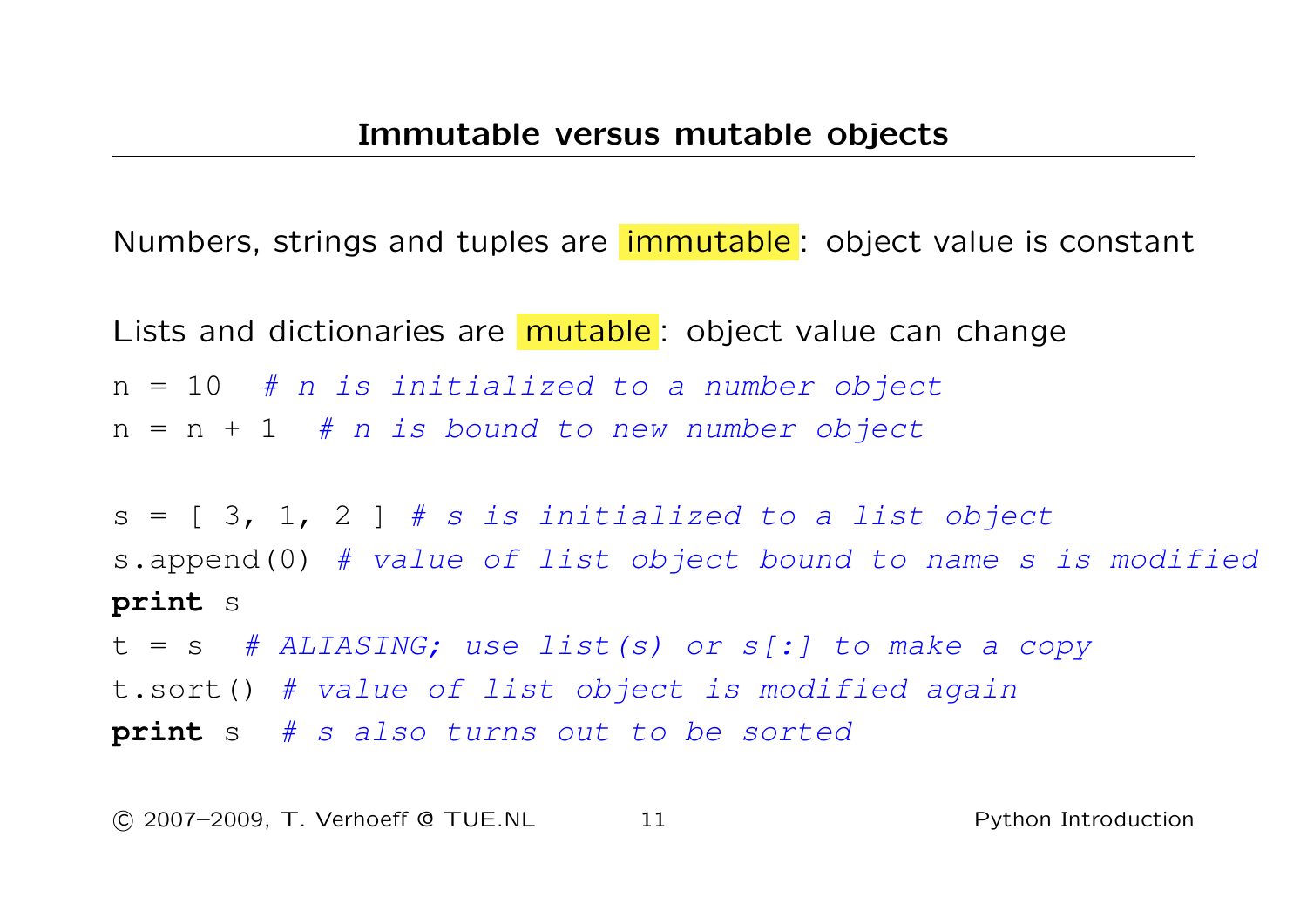```
1 def pay_greedyX ( amount, coins ) :
2 """ Pay amount exactly, using coins greedily.
3 Pre: 0 <= amount, exactly payable (weaker pre)
4 Ret: bag of coins whose total value == amount
5 """
6 coins.sort()
7 coins.reverse()
8 result = \{ \} # empty dictionary
9
10 for coin in coins :
11 result [ coin ], amount = divmod ( amount, coin )
12
13 assert amount == 0, 'cannot pay amount exactly'
14 return result
```
c 2007–2009, T. Verhoeff @ TUE.NL 12 Python Introduction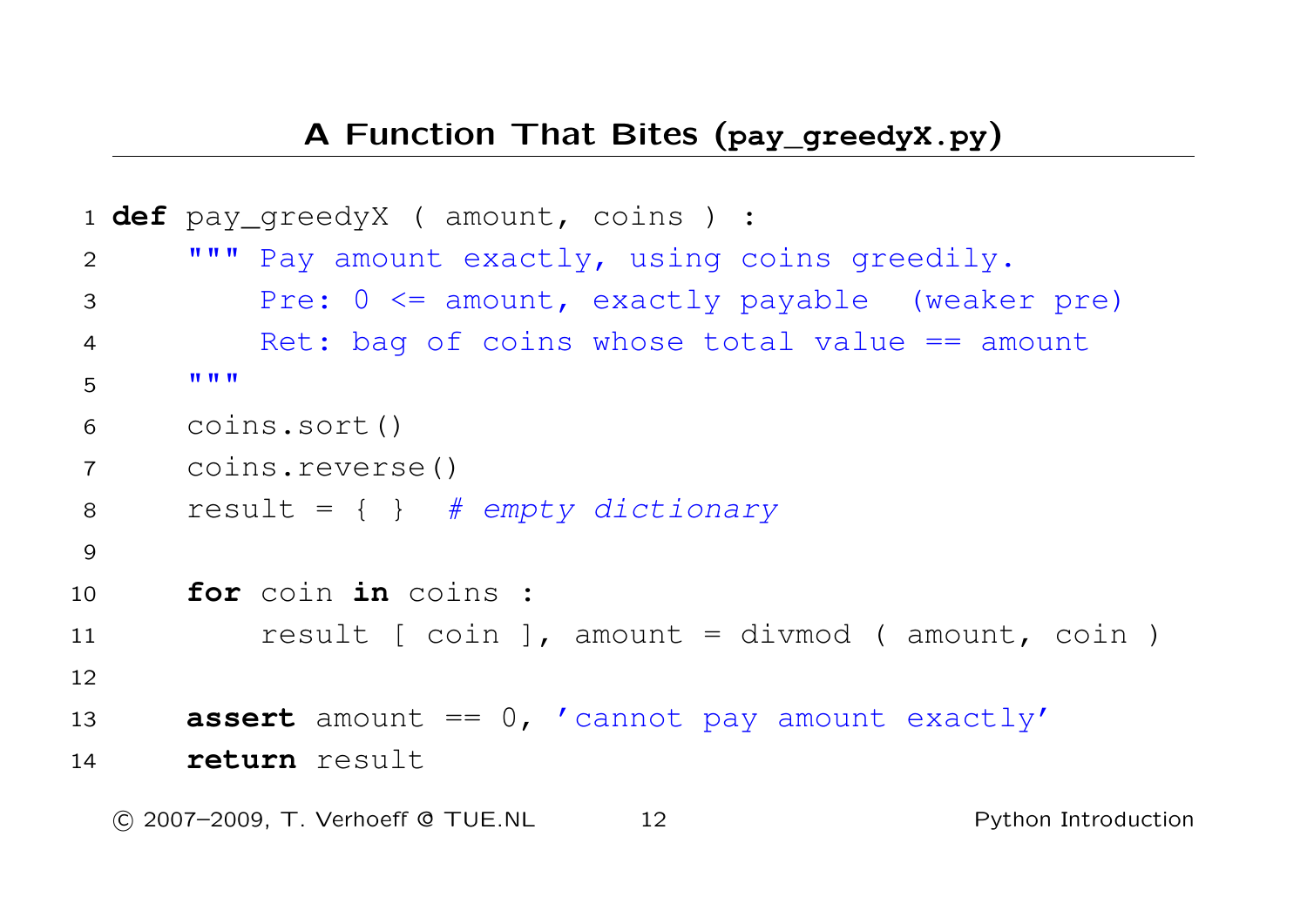```
\gg myamount = 300
>>> mycoins = [1, 5, 10, 100, 250] # old Dutch coins w/o 25
>>> pay_greedyX ( myamount, mycoins ) # (greedy not minimal!)
{1: 0, 250: 1, 100: 0, 10: 5, 5: 0}
>>> myamount # not changed
300
>>> mycoins # changed!!!
```

```
[250, 100, 10, 5, 1]
```
c 2007–2009, T. Verhoeff @ TUE.NL 13 Python Introduction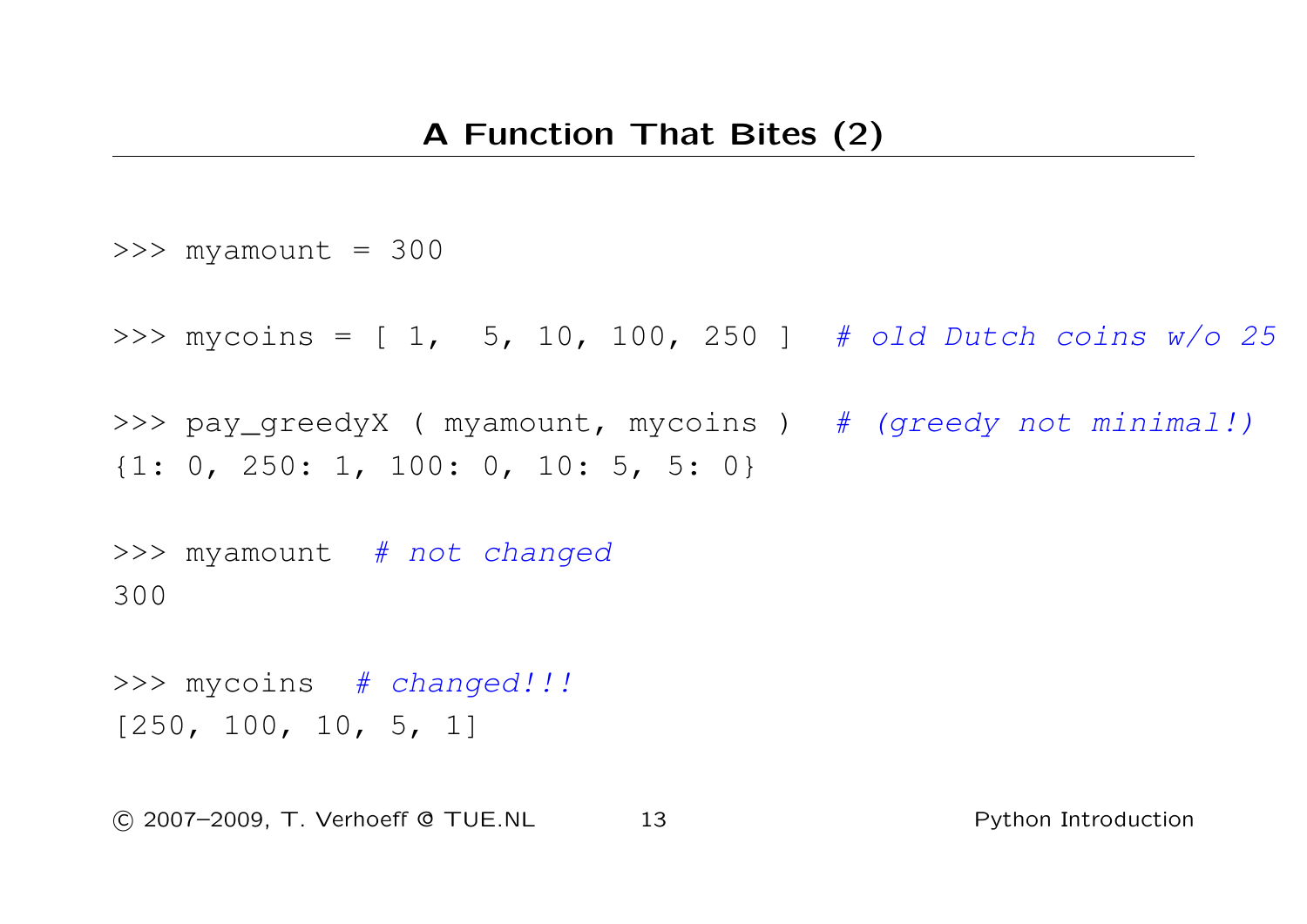## Function Parameters Not Type( Checke)d: Can Do It Yourself

 **def** split ( n, b ) : """Determine coefficient c and exponent e of highest power of b in n, and the remainder r pre: 0 < n, 2 <= b ret: ( c, e, r ) with n = c \* bˆe + r, 0<c<b, 0<=r<bˆe """ **assert** type ( n ) == type ( 0 ), "split: param n not an int" **assert** type ( b ) == type ( 0 ), "split: param b not an int" **assert** 0 < n, "split: param n out of range (must be > 0)" **assert** 2 <= b, "split: param b out of range (must be >= 2)" ....

c 2007–2009, T. Verhoeff @ TUE.NL 14 Python Introduction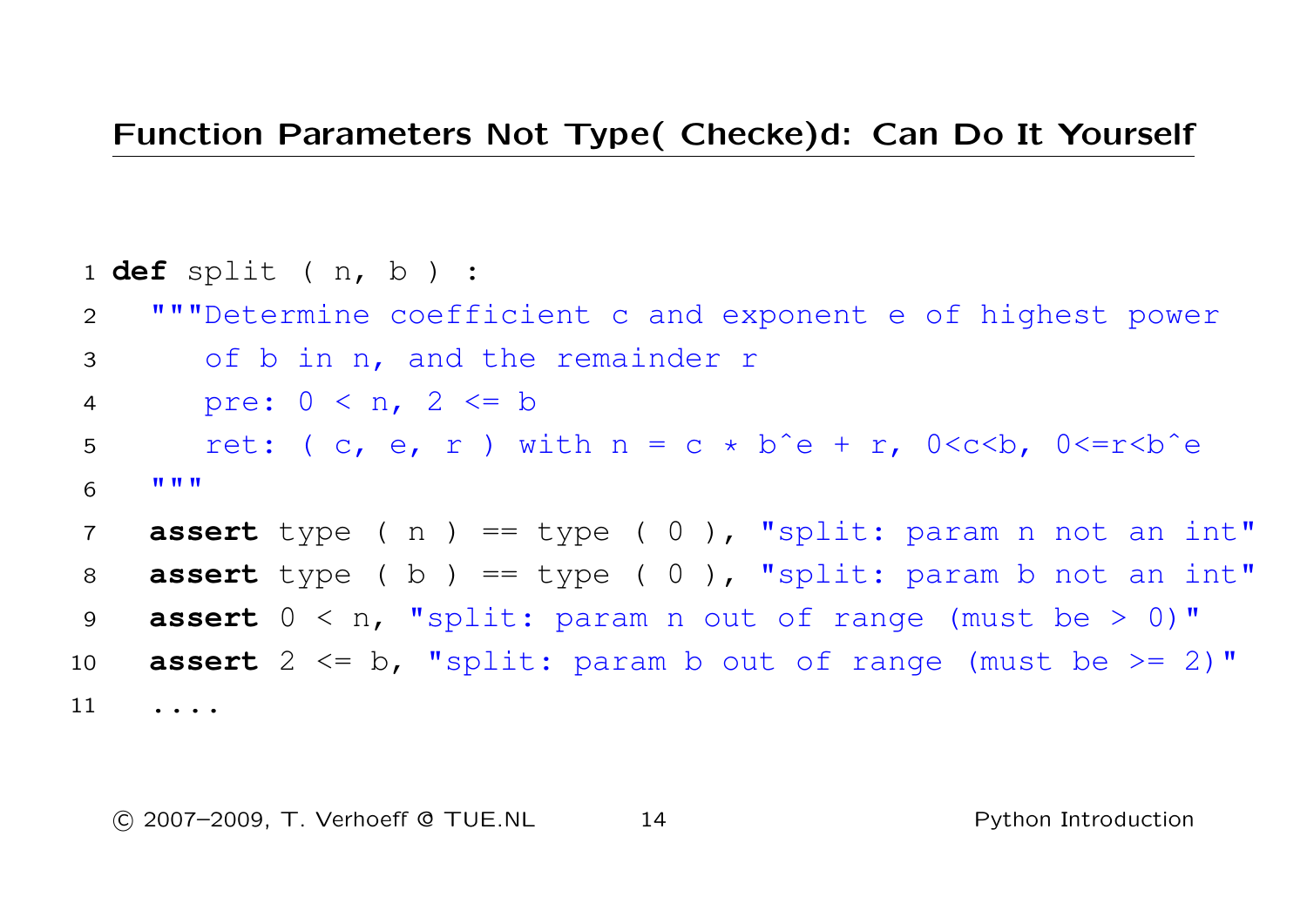N.B. 'old style' versus ['new style'](http://www.python.org/doc/newstyle) classes

Definition of class object; its 'static' attributes

Instantiation of class object; instance attributes; self

Inheritance

Exceptions, **try** ... **except** ... **finally**, **raise**

c 2007–2009, T. Verhoeff @ TUE.NL 15 Python Introduction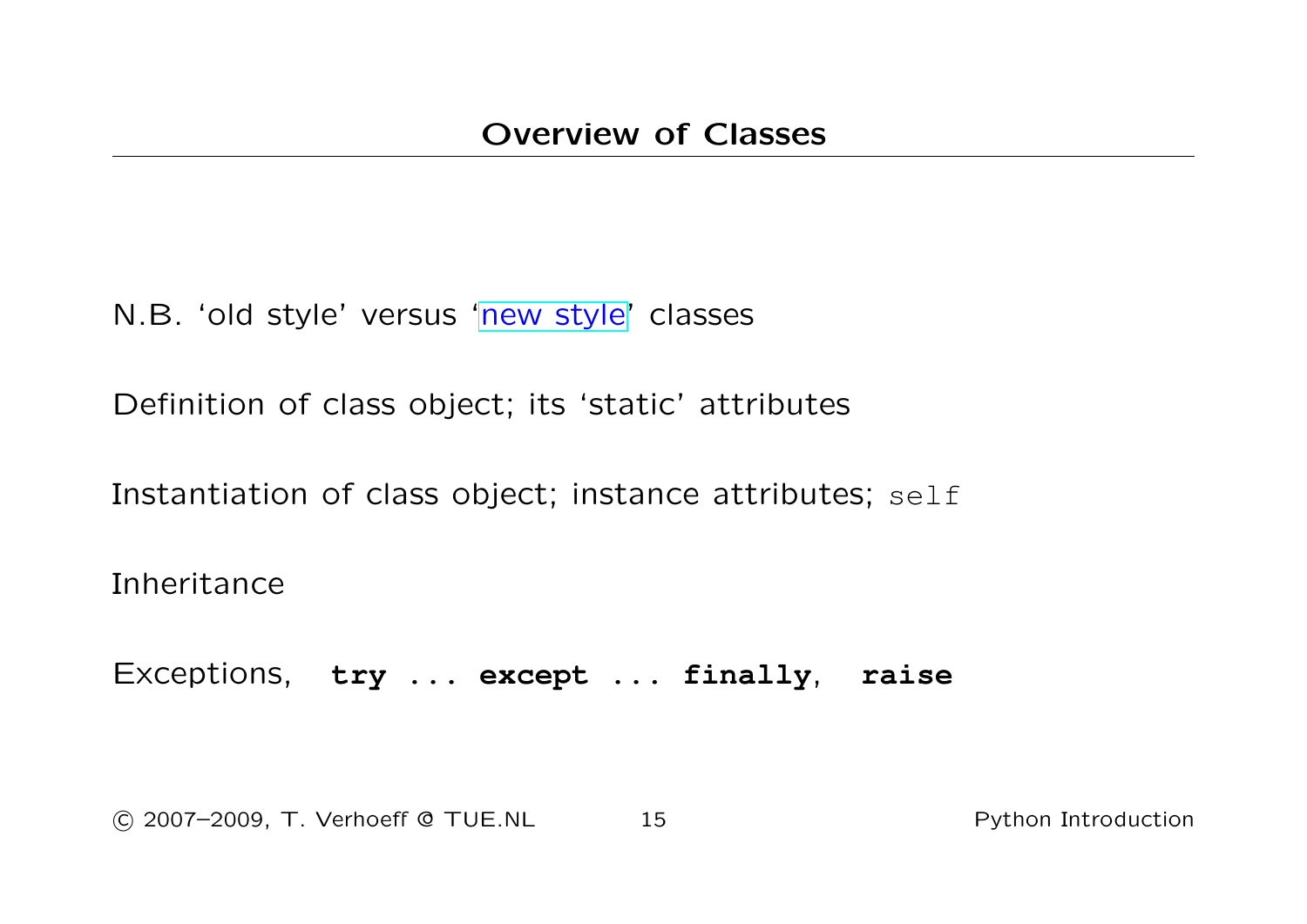```
1 from datetime import date
2
3 class Person :
4 """A class to represent persons"""
5 b pcount = 0 # counts the instances
6
7 def __init__ ( self, name, birthdate ) : # constructor
8 self.name = name
9 self.birthdate = birthdate
10 Person.pcount += 1
11
12 def age ( self ) :
13 """Returns age as timedelta in days"""
14 return date.today() - self.birthdate

c 2007–2009, T. Verhoeff @ TUE.NL 16 Python Introduction
```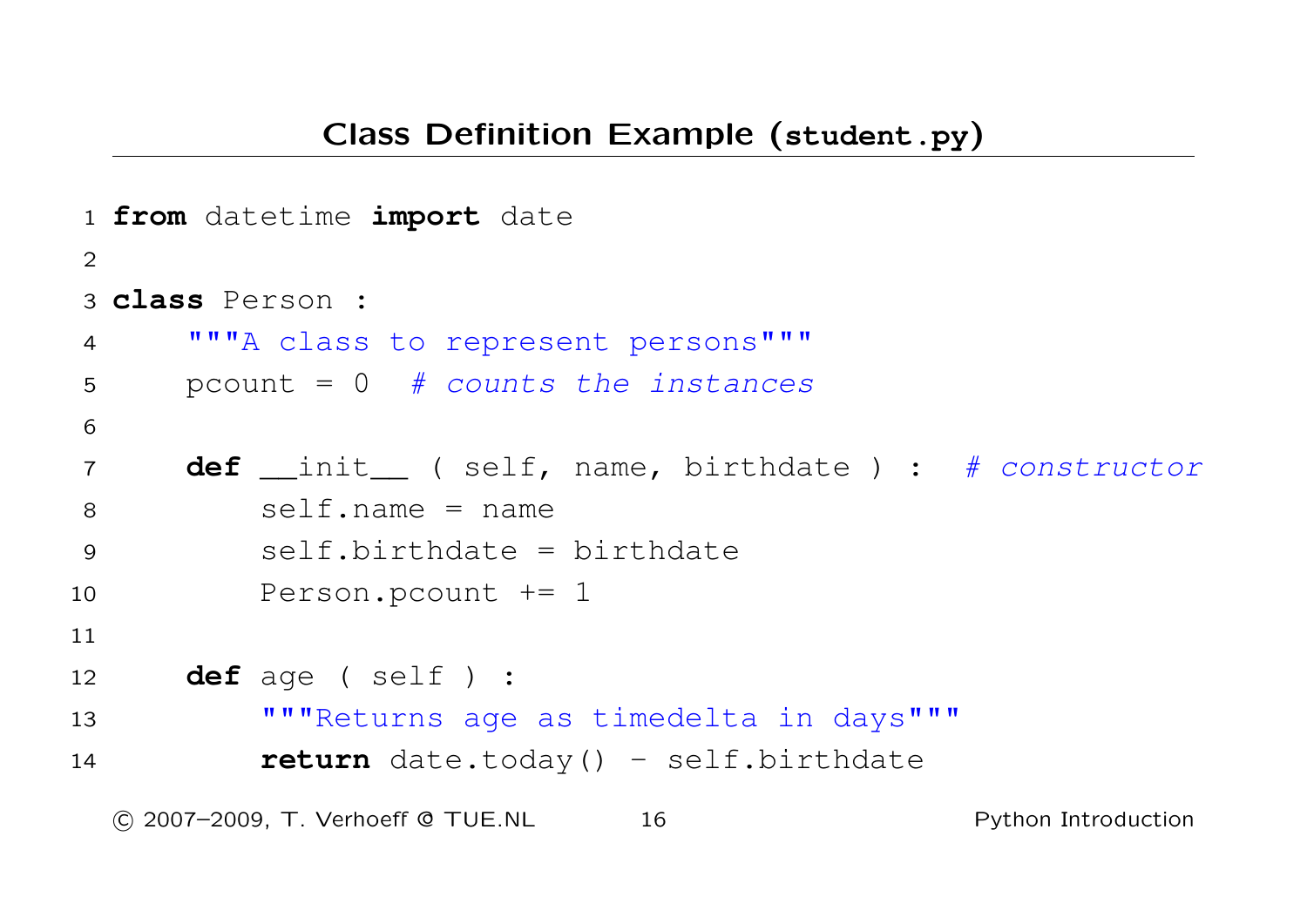```
16 print Person.pcount
17
18 # construct an instance
19 p = Person ( 'Tom', date(1958, 10, 24) )
20
21 print p.name, p.birthdate, p.age()
22 print Person.pcount
23
24
25 # construct another instance
26 q = Person ( 'Tim', date(1959, 10, 24) )
27
28 print q.name, q.birthdate, q.age()
29 print Person.pcount
```
c 2007–2009, T. Verhoeff @ TUE.NL 17 Python Introduction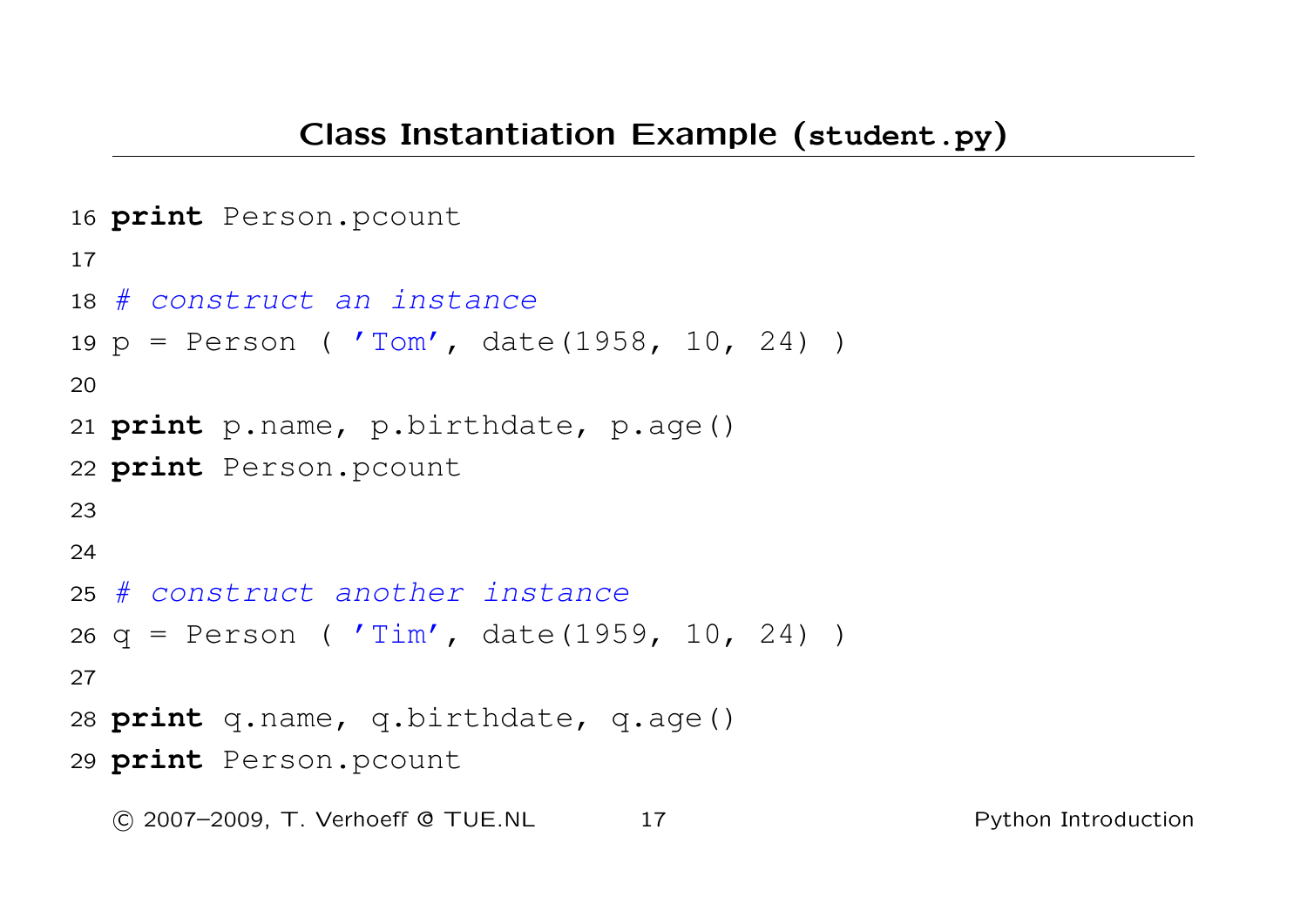```
31 class Student ( Person ) :
32 """A class to represent students"""
33 scount = 0 # count the instances
34
35 def __init__ ( self, name, birthdate, idnumber ) :
36 Person. init (self, name, birthdate)
37 self.idnumber = idnumber
38 Student.scount += 1
39
40 print Person.pcount, Student.pcount, Student.scount
41
42 s = Student ( 'Sam', date(1987, 9, 19), 124866 )
43 print s.name, s.birthdate, s.age(), s.idnumber
44 print Person.pcount, Student.scount

c 2007–2009, T. Verhoeff @ TUE.NL 18 Python Introduction
```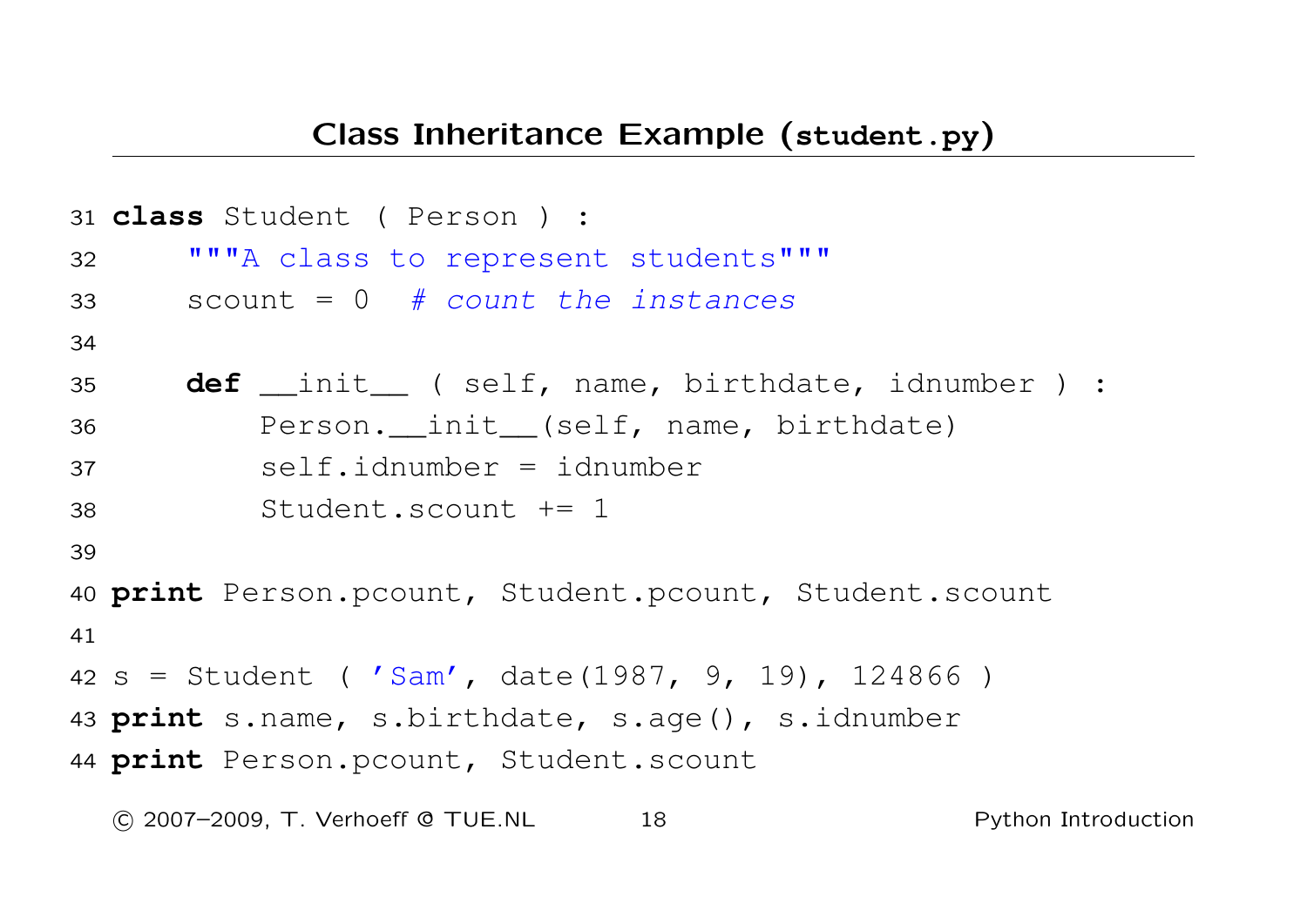```
1 a = input ( 'Give me an a: ' )
2
3 try :
4 x = 1.0 / a5 print x
6 except ZeroDivisionError :
7 print 'Attempt to divide by 0'
8 else :
9 print 'Cannot handle this problem'
10 finally :
11 # clean up
12 print 'Done'
```
c 2007–2009, T. Verhoeff @ TUE.NL 19 Python Introduction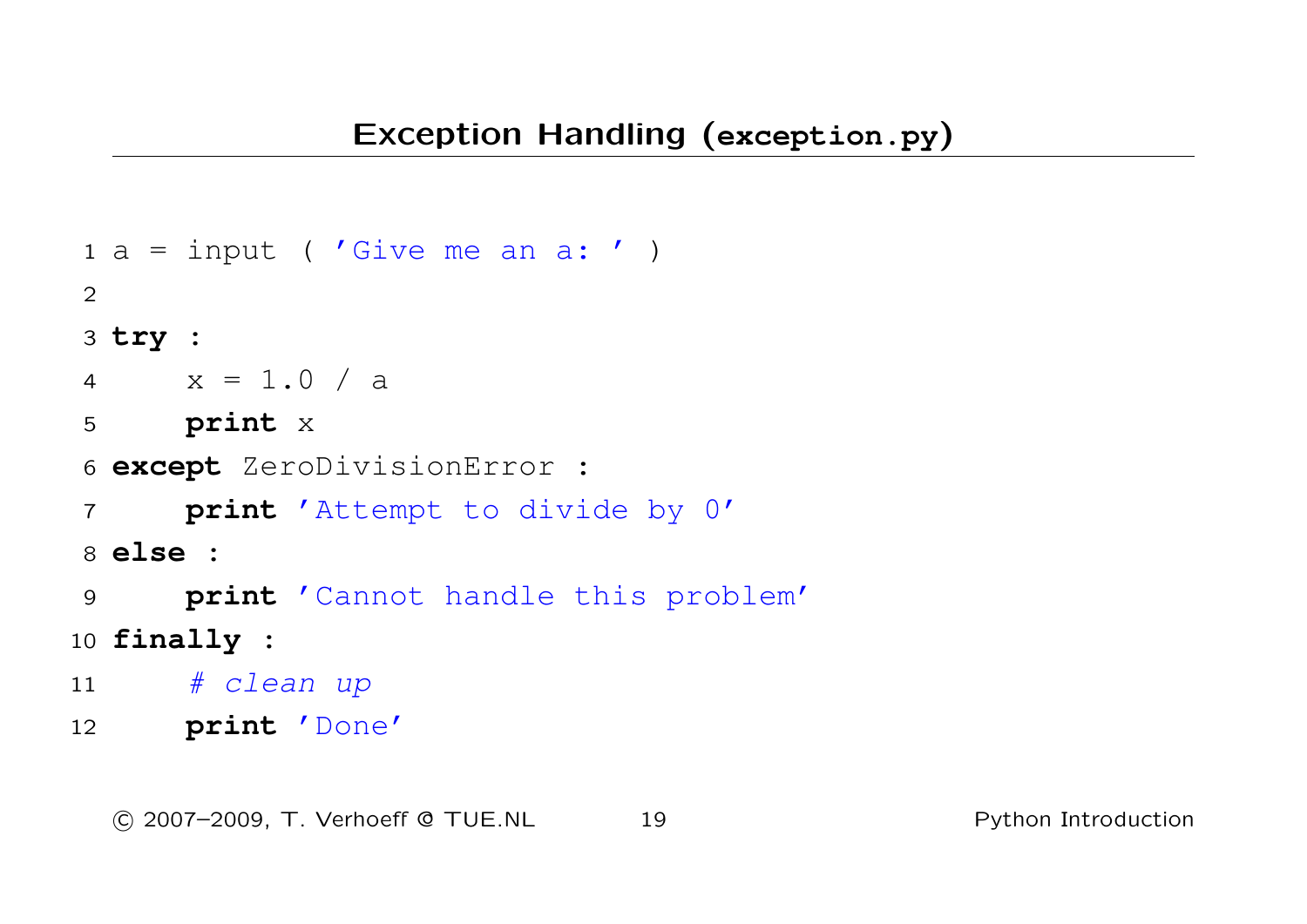[Built-in Functions](http://docs.python.org/lib/built-in-funcs.html)

[re](http://docs.python.org/lib/module-re.html): Regular expressions

[math](http://docs.python.org/lib/module-math.html), [random](http://docs.python.org/lib/module-random.html)

[datetime](http://docs.python.org/lib/module-datetime.html)

[doctest](http://docs.python.org/lib/module-doctest.html): To build in tests via doc strings

[unittest](http://docs.python.org/lib/module-unittest.html): Unit testing framework (a.k.a. PyUnit)

[logging](http://docs.python.org/lib/module-logging.html)

graphics: [turtle](http://docs.python.org/lib/module-turtle.html), . . .

c 2007–2009, T. Verhoeff @ TUE.NL 20 Python Introduction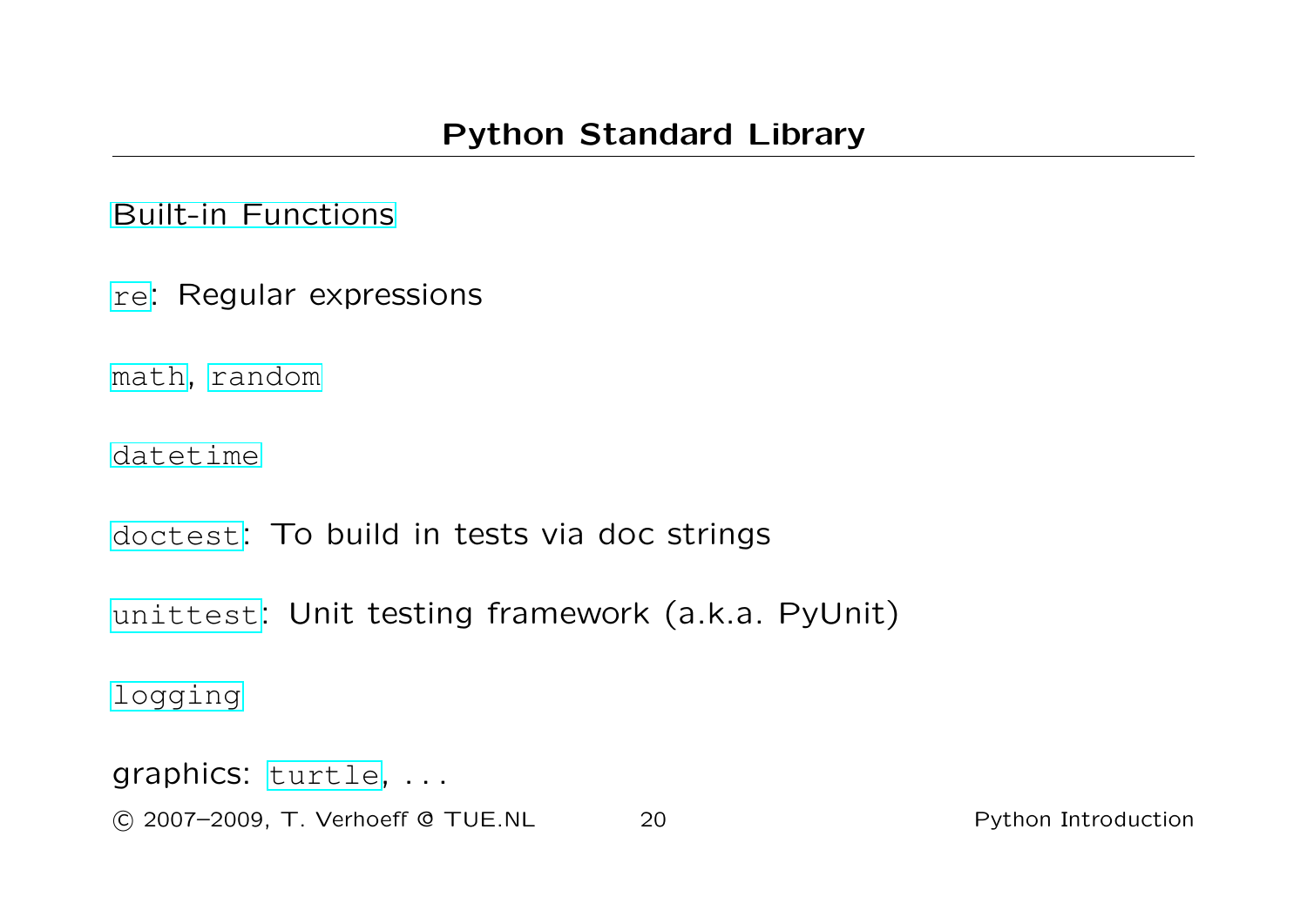## (No **import** statement needed)

>>> range(10) # list from 0 (default) to 10 (excl.)  $[0, 1, 2, 3, 4, 5, 6, 7, 8, 9]$ 

>>> range(1, 10)  $#$  list from 1 to 10 (excl.)  $[1, 2, 3, 4, 5, 6, 7, 8, 9]$ 

>>> range(1, 10, 2) # list from 1 to 10 (excl.) step 2  $[1, 3, 5, 7, 9]$ 

c 2007–2009, T. Verhoeff @ TUE.NL 21 Python Introduction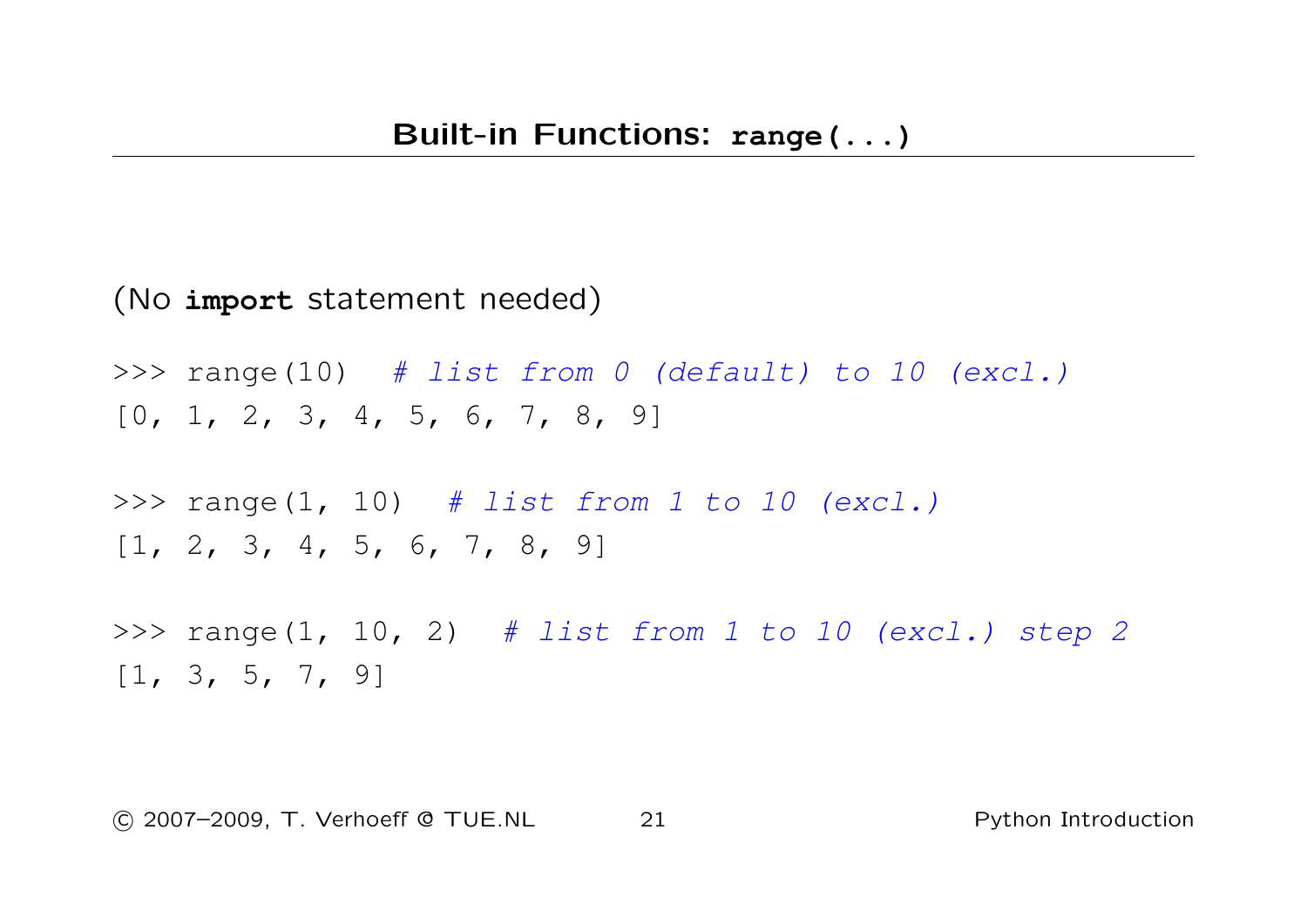```
1 import math
2 print math.pi
3
4 from math import pi
5 print 163 * pi
6
7 from math import *
8 print exp ( 163 * pi )
```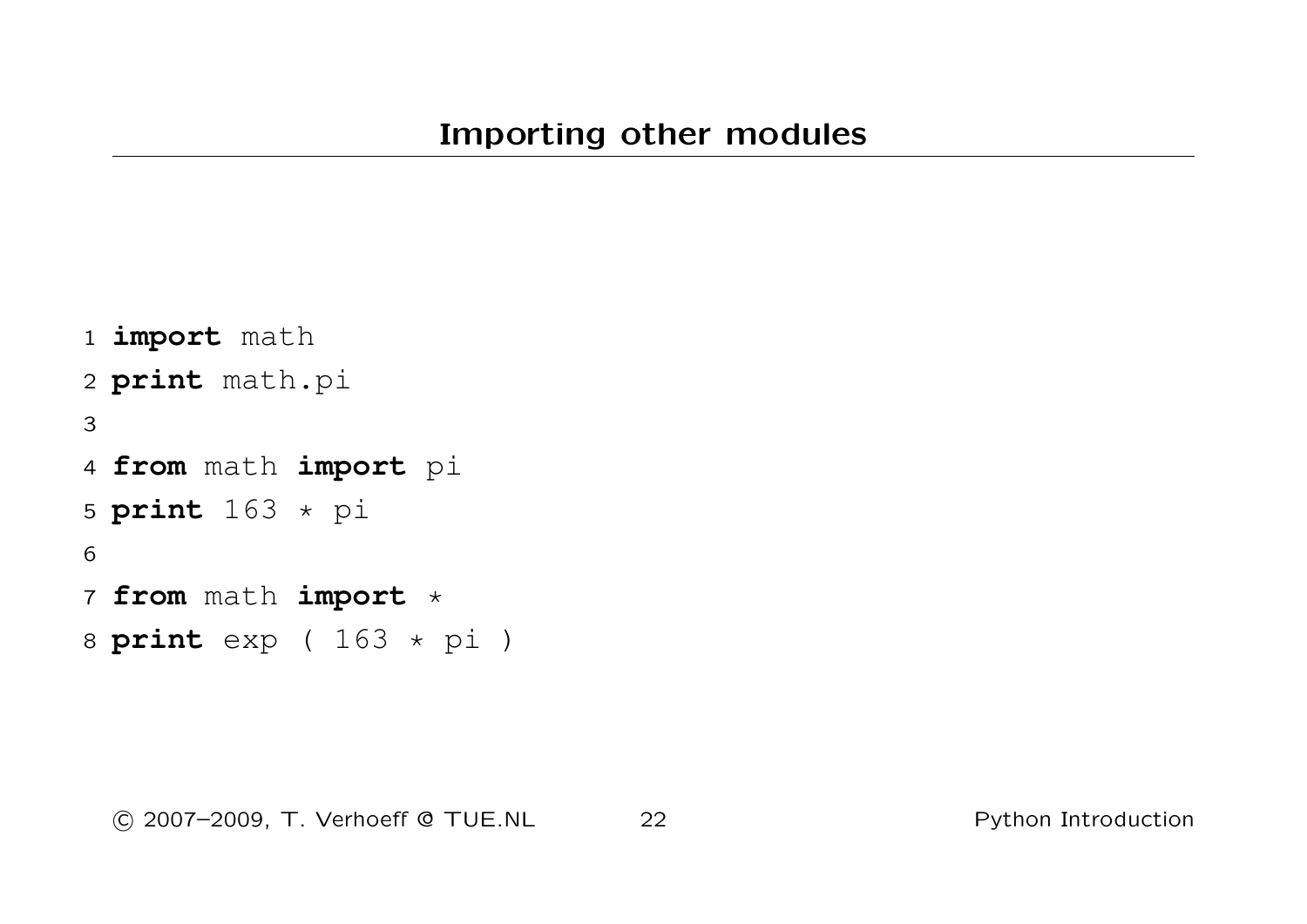```
seq = range (1, 20)
```
even = **lambda** ( n ) : n % 2 == 0

# alternative form of function definition

map (  $even$ ,  $seq$  ) #  $apply$  even to each element of seq map (  $pow$ ,  $seq$ ,  $seq$  ) # apply built-in pow to each pair

[ (n\*n) % 8 **for** n **in** seq ] # list comprehension: squares mod 8

**from** operator **import** add, mul reduce (  $mu$ , seq, 1 ) # calculate product of elements in seq

c 2007–2009, T. Verhoeff @ TUE.NL 23 Python Introduction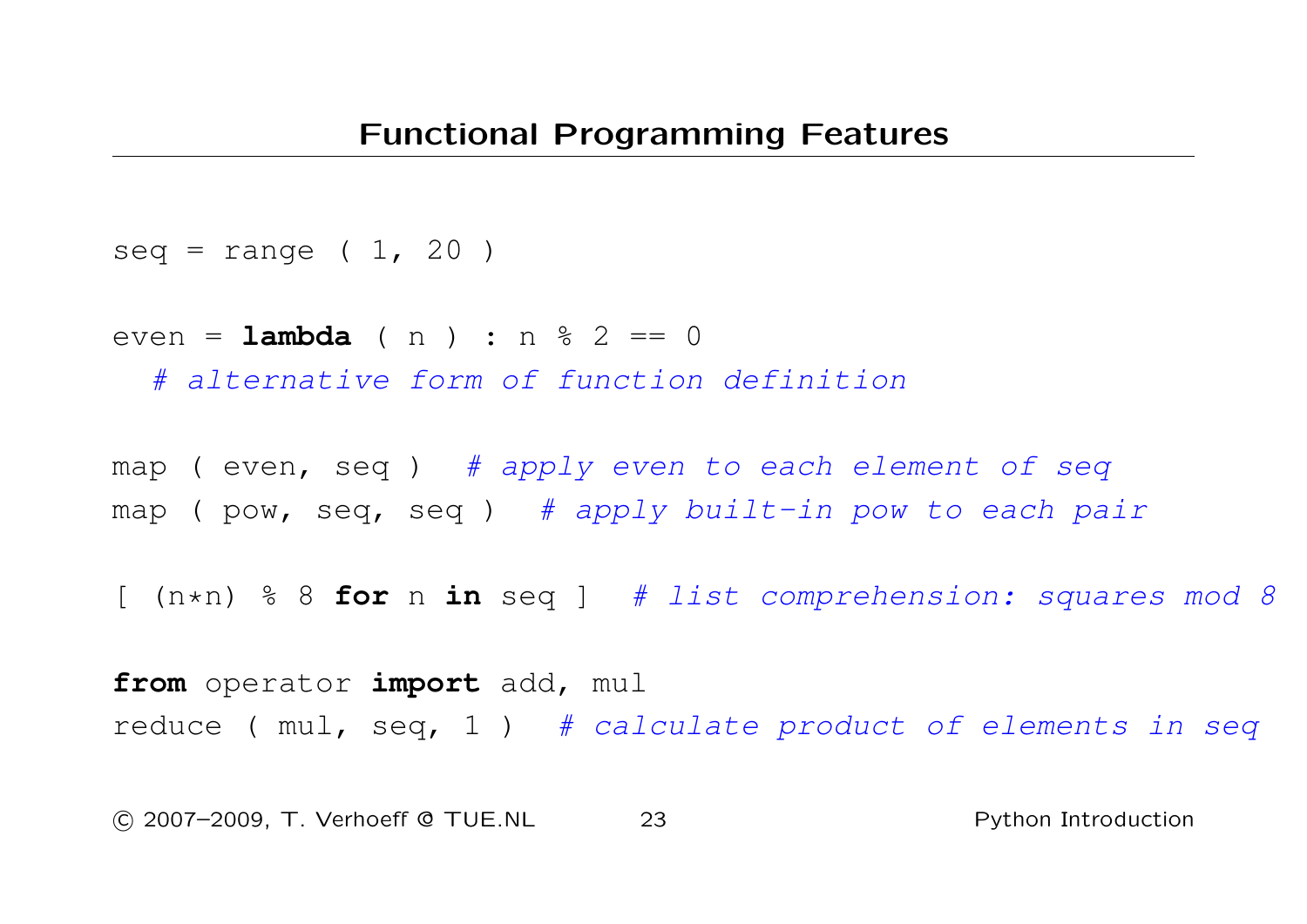- No formatted input (cf. read in Pascal, scanf in C)
- [Tom's personal gripes](http://www.win.tue.nl/~wstomv/edu/python/python-observations.html)